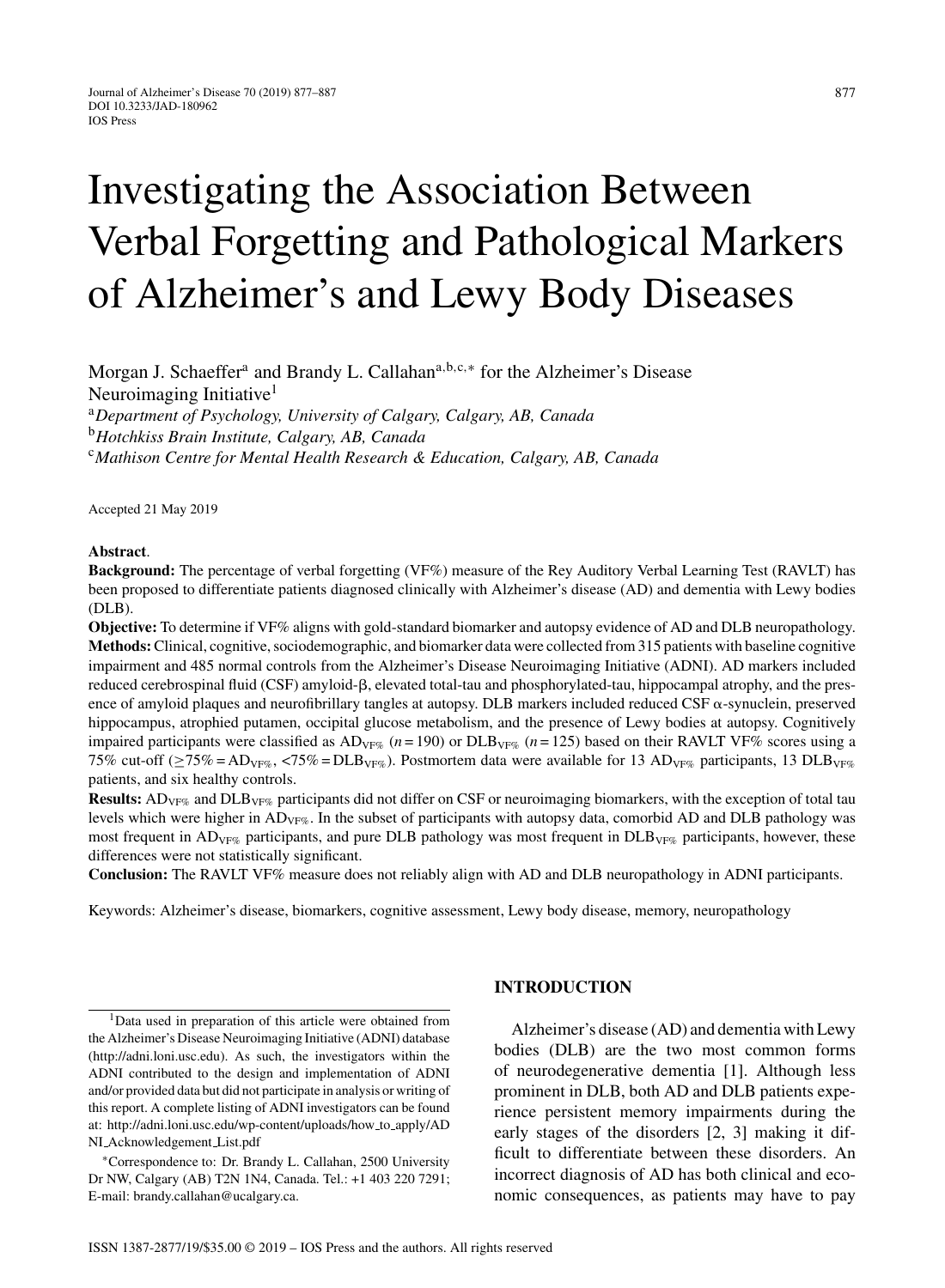for inappropriate treatments and medical services until a correct diagnosis is given [4, 5]. These costs are not only incurred by patients and their families; indeed, misdiagnoses of AD also costs millions of dollars to society [5]. In research protocols, incorrect diagnoses may result in incorrect conclusions about study findings. As such, an accurate, lowcost measure is needed to correctly differentiate AD from DLB.

Such a measure was recently proposed by Busse` and colleagues [6], who examined whether specific measures of the Rey Auditory Verbal Learning test (RAVLT) [7] could be used to differentiate between these dementias. They found that DLB patients had higher performance in verbal learning (VL) than AD patients, and a lower frequency of verbal forgetting (VF) and reduced recency effect. Statistically, the groups could be distinguished based on percentage of verbal forgetting (VF%), which is a retention index of words recalled after a 20–min delay, adjusted for short-term memory performance. These results suggest that the RAVLT may potentially be used as a simple, easily accessible, low-cost instrument to discriminate these dementias. However, a major limitation to Bussè and colleagues' study was that the diagnoses of DLB and AD were based solely on the clinical progression of symptoms at a three-year follow-up and were not corroborated with autopsy or biomarker confirmation. This is problematic because misdiagnosis of DLB as AD based on clinical presentation is frequent [8] with sensitivity estimates <33% [9]. Indeed, up to half of individuals who are carefully screened and selected for AD in cohort studies [10] and clinical trials [11] are later confirmed to have DLB pathology at autopsy. It is unknown whether RAVLT measures may be helpful in screening for DLB pathology in individuals presenting phenotypically as AD.

Histopathological confirmation at autopsy is the only definitive diagnostic method [12] and serves as the gold standard for determining the accuracy of clinical diagnoses of AD [13] and DLB [14]. The pathological hallmarks that define AD are amyloid plaques and neurofibrillary tangles (NFTs) [15] and the defining pathology in DLB is the presence of protein aggregates known as Lewy bodies [16]. In premortem studies, *in vivo* biomarkers have become an essential component of classifying dementias and are the second-best method of confirming clinical diagnoses, after autopsy. Biomarkers for corroborating a diagnosis of AD include reduced levels of amyloid- $\beta$  (A $\beta$ ) and elevated levels of total-tau (*t*-tau)

and phosphorylated-tau (*p*-tau) in cerebrospinal fluid (CSF), which have been associated with plaques in the hippocampus and neocortex [17] and NFT pathology in several neocortical regions [18], respectively. A third biomarker for AD is medial temporal lobe neurodegeneration seen on structural neuroimaging [19] which is strongly correlated with percent area of amyloid plaques and NFTs but not Lewy body pathology [20]. Relative preservation of medial temporal lobe structures, on the other hand, is a supportive biomarker for the diagnosis of DLB [3] with possible atrophy of basal ganglia structures (e.g., the putamen) [21–23]. Reduced CSF levels of  $\alpha$ -synuclein have also been proposed as a biomarker for DLB [24] as this may reflect the buildup of Lewy body pathology [25]. Lastly, occipital hypometabolism is an additional supportive biomarker for DLB [3].

In the absence of diagnostic confirmation from autopsy or biomarker data, no definitive conclusions can be made regarding the usefulness of the cognitive markers proposed by Bussè and colleagues to distinguish true DLB from AD, independent of clinical presentation. The purpose of the current study was to determine if the percentage of verbal forgetting (VF%) measure proposed by Busse et al. [6] is accurate in differentiating DLB from AD pathology, quantified using *in vivo* biomarkers and postmortem pathology. Because our aim was to directly test the claims put forth by Bussè and colleagues (i.e., that using VF% as an initial classification measure should robustly distinguish AD from DLB, in the absence of any other markers or clinical indicators), we elected to first classify cognitively impaired participants based on VF%, then to verify whether this classification aligned with more established markers of disease pathology (CSF levels of A $\beta$ , tau, and  $\alpha$ -synuclein, as well as integrity of medial temporal lobe structures). Of note, this is how RAVLT scores would be used clinically if a practitioner were to follow Bussè and colleagues' recommendations and apply VF scores as cognitive markers of AD and DLB. Based on the results of the original study, it was hypothesized that participants who were classified as probable AD based on their VF% scores (AD<sub>VF%</sub>) would have higher CSF levels of *p*-tau and *t*-tau, lower levels of  $CSF$  A $\beta$ , and greater hippocampal atrophy compared to participants classified as probable DLB based on their VF% scores (DLB<sub>VF%</sub>).  $AD_{VFG}$  classification was also expected to be associated with significant plaques and tangles at autopsy. In addition, it was hypothesized that  $DLB_{VF\%}$  participants would have lower CSF levels of  $\alpha$ -synuclein,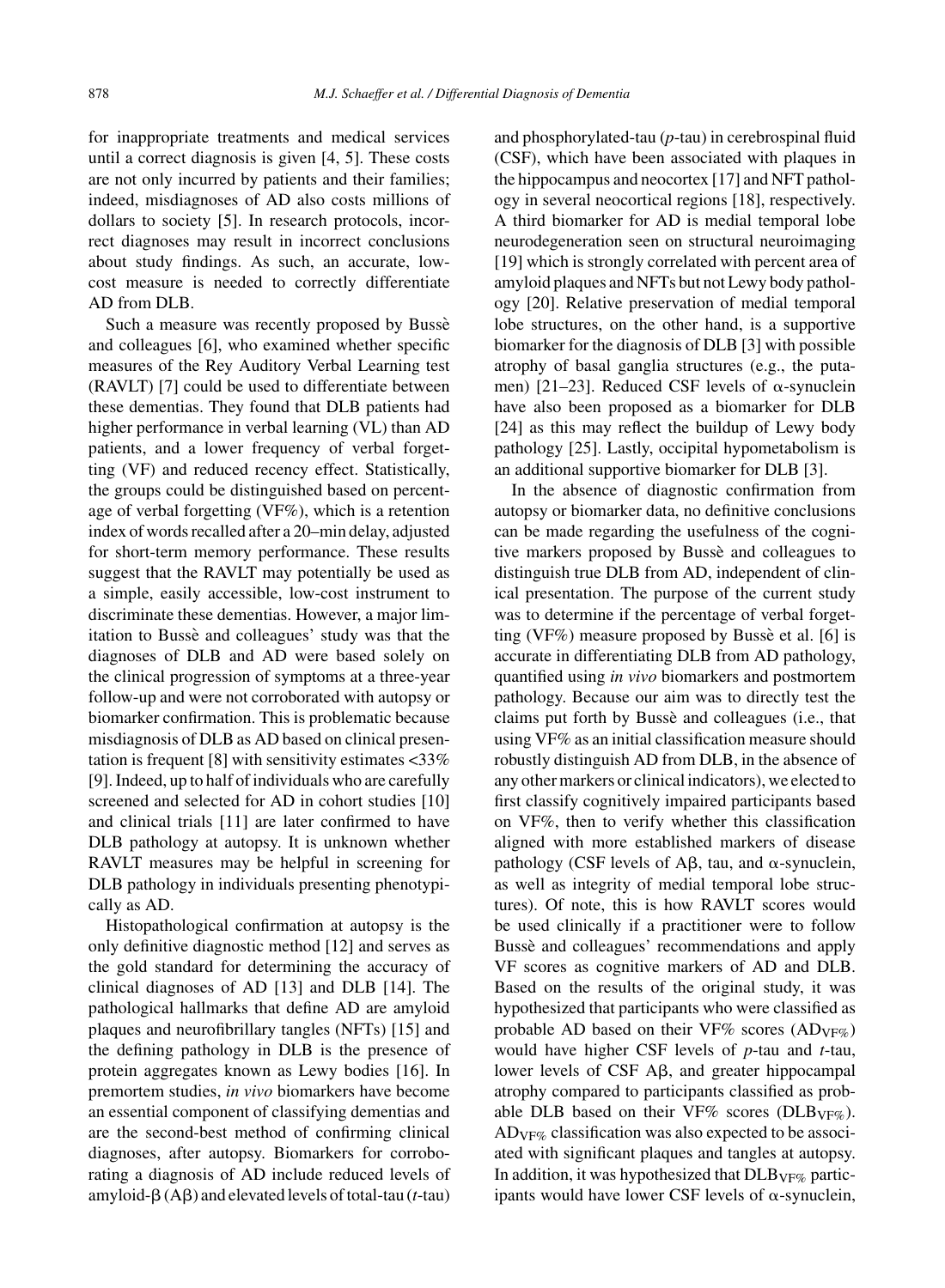atrophy of the putamen with relative hippocampal sparing, and greater occipital hypometabolism compared to  $AD_{VFG}$  participants. DLB<sub>VF%</sub> classification was also expected to be associated with significant Lewy bodies at autopsy. A sample of healthy controls was included as a benchmark for normal age-related change in CSF protein levels and brain structures.

## **METHODS**

The data used in this study were obtained from the Alzheimer's Disease Neuroimaging Initiative (ADNI) database (<http://adni.loni.usc.edu/>), a largescale data sharing effort across North America to study the progression of AD. ADNI is led by Principal Investigator Michael W. Weiner, MD and was launched in 2003 as a public-private partnership. The primary goal of ADNI has been to determine whether the progression of mild cognitive impairment (MCI) and AD can be measured by combing serial magnetic resonance (MR) imaging, positron emission tomography (PET), other biological markers, and clinical and neuropsychological assessments. Up-to-date information can be found at <http://www.adni-info.org>.

# *Participants*

Information regarding  $CSF$  biomarkers  $(A\beta,$  $t$ -tau,  $p$ -tau, and  $\alpha$ -synuclein), quantitative numeric MR and PET data, as well as clinical, cognitive and sociodemographic data were obtained from 3,637 participants in ADNI1  $(n=1,386)$ , ADNIGO (*n* = 355), ADNI2 (*n* = 1,242), and ADNI3 (*n* = 654). To remain consistent with Bussè and colleagues' original methodology [6], participants were excluded if they were demented at baseline  $(n=379)$ , had MCI at baseline but never went on to develop dementia  $(n=478)$ , or lacked any follow-up data after baseline diagnosis  $(n=2,081)$ . Participants who failed ADNI's intake screening (*n* = 564), who were missing diagnostic data at baseline  $(n=1,068)$ , or who were missing RAVLT scores  $(n=1,523)$  were also excluded, resulting in a final sample size of 800 (many participants fulfilled more than one exclusion criterion). This sample included 485 normal controls (NC) and 315 cognitively impaired individuals at baseline who eventually developed dementia. Follow-up data were collected in six-month intervals after baseline diagnosis until 24 months. After 24 months, followup data were collected in 12-month intervals up to a maximum of 156 months. The mean amount of time

between baseline and dementia diagnosis was 28.78 months.

Participants in ADNI were classified as normal controls if they had no memory complaints, normal memory function (determined by scoring at specific education adjusted cut-offs on the Logical Memory II subscale from the Wechsler Memory Scaled – Revised), a Mini-Mental State Examination (MMSE) [26] score between 24 and 30 (inclusive), a clinical dementia rating of 0, and were cognitively normal based on the absence of significant cognitive impairment and functions of daily living. Participants were diagnosed with MCI if they or a study partner reported memory complaints, abnormal memory function, an MMSE score between 24 and 30 (inclusive), a clinical dementia rating of 0.5, and had preserved general cognition and functioning such that a diagnosis of dementia could not be made. When participants were diagnosed with dementia, criteria for clinical AD were the same as for MCI except participants must have had an MMSE score between 20 and 26 (inclusive), a clinical dementia rating of 0.5–1.0, and met the NINCDS/ADRDA criteria for probable AD. All participants had available RAVLT values, but data were missing for A $\beta$  (*n* = 230), *t*-tau (*n* = 235), *p*-tau  $(n=230)$ , brain volumetrics  $(n=397)$ ,  $\alpha$ -synuclein values  $(n=590)$ , and PET data  $(n=646)$ . Missing cases were excluded listwise from individual analyses. RAVLT and autopsy data were available on a separate, partially overlapping sample of 32 individuals.

Participants with cognitive impairment were grouped into either  $AD_{VFG}$  or  $DLB_{VFG}$  based on their VF% scores. As the aim of this paper was to test the claims put forth in Bussè and colleagues' original paper, we chose to use to use the 75% cutoff proposed by the authors as the optimal one to distinguish AD from DLB [6]. Participants with VF% scores  $>75\%$ were classified as  $AD_{VFG}$  ( $n = 190$ ) while those with scores <75% were classified as  $DLB_{VF\%}(n=125)$ . In summary, the final sample in this study consisted of 485 NC, 190 AD<sub>VF%</sub> participants, and 125 DLB<sub>VF%</sub> participants.

## *Cognitive scores*

The methods for administering the RAVLT and calculating VF% are described in Busse and colleagues' ` study [6]. Briefly, the RAVLT involves presenting participants with a list of 15 words across five consecutive trials. The list is read aloud, and the participant is asked to immediately recall as many words they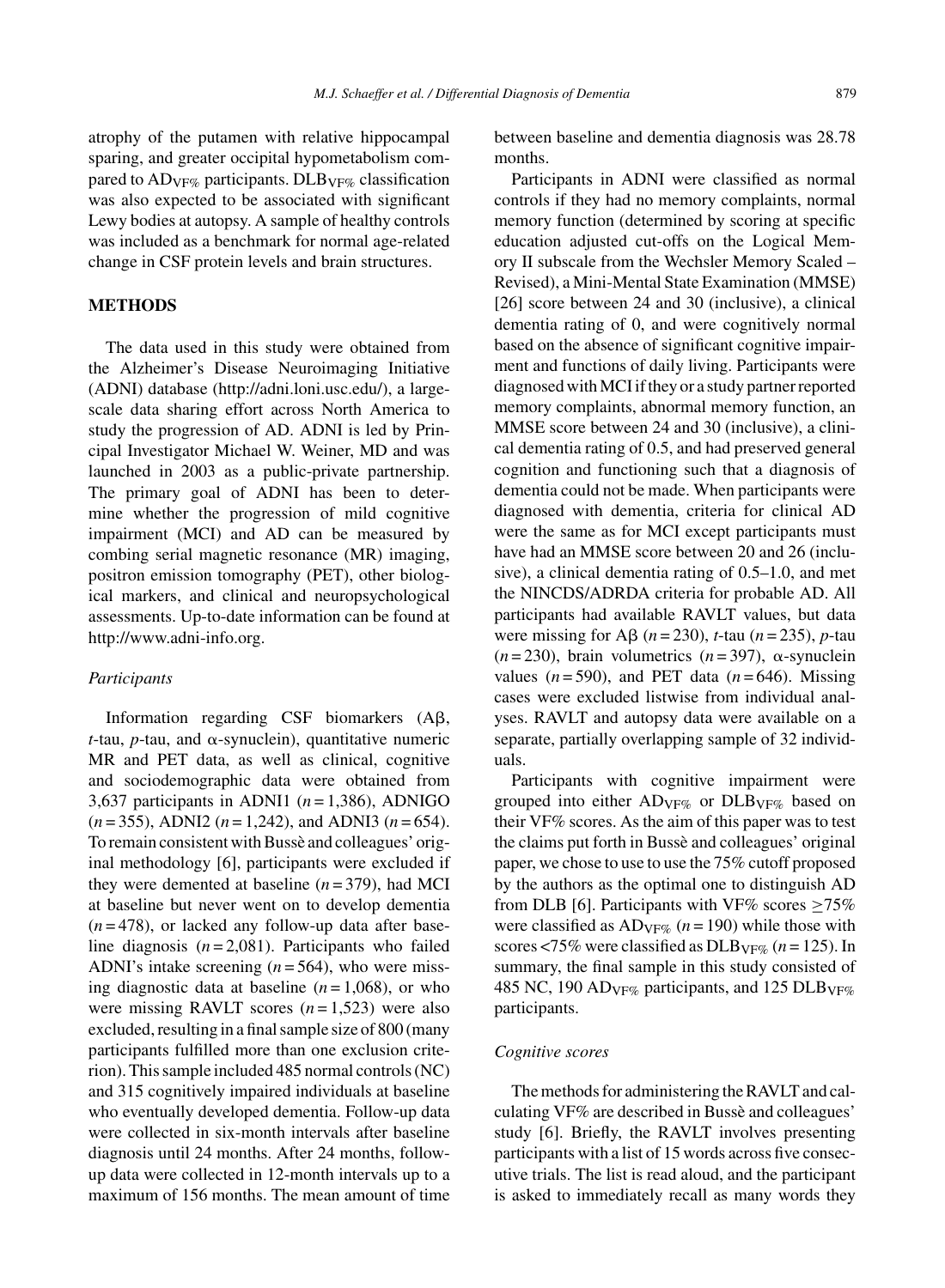can remember. After repeating this procedure for five trials, the participants are read a different list of 15 words (List B) and they are asked to immediately recall as many words as they can remember. Immediately after the List B trial, participants are asked to recall the words from the first list. After 30 minutes of interpolated testing, the participants are asked to recall the words from the first list (delayed recall trial). VF% is obtained by subtracting scores from the delayed recall from Trial 5 and dividing this value by the number of words recalled on Trial 5. In addition, the MMSE was administered to all participants and used as a measure of general cognition.

# *CSF biomarkers*

Baseline CSF samples were collected via lumbar puncture, as described in the ADNI procedure manual ([http://adni.loni.usc.edu/methods/documents/\)](http://adni.loni.usc.edu/methods/documents/). Baseline  $\mathsf{A}\mathsf{B}$ , *t*-tau, and *p*-tau values were obtained from the UPENNBIOMK MASTER.csv dataset provided by the University of Pennsylvania. Baseline  $\alpha$ -synuclein values were obtained from the CSFALPHASYN 03 21 14.csv dataset provided by the University of Washington.

### *Neuroimaging biomarkers*

All participants underwent 1.5 Tesla structural magnetic resonance imaging (MRI) brain scans which were performed at regular intervals throughout the ADNI study. Only the initial scan, performed between screening and baseline, was used for the present study. More information regarding ADNI MRI protocols can be found at [http://adni.loni.usc.](http://adni.loni.usc.edu/methods/mri-tool/mri-analysis/) [edu/methods/mri-tool/mri-analysis/](http://adni.loni.usc.edu/methods/mri-tool/mri-analysis/). Preprocessed analyzed volumetrics were downloaded from the University of Arizona SPM voxel-based morphometry dataset (UASPMVBM.csv). Regional volumetrics of interest for the present study included the hippocampus and putamen. These volumes were corrected for whole-brain size.

Half of all ADNI participants also underwent fludeoxyglucose PET (FDG-PET) scans at regular intervals throughout the ADNI study. Participants did not have a PET scan if they were pregnant or at risk for pregnancy, had a history of radiation therapy, or had undergone radiation for research purposes in the past year. Additionally, participants who were determined to have a focal lesion on MRI did not undergo PET. As with the MRI scans, only the initial

scan performed at baseline was used for the present study. The data were downloaded from the Banner Alzheimer's Institute, Phoenix Arizona NMRC Summaries dataset (BAIPETNMRC\_04\_12\_18.csv). More information regarding ADNI PET protocols can be found at<http://adni.loni.usc.edu/methods/>.

Hypometabolic convergence index (HCI) was used as a measure of brain metabolism, extracted from ADNI dataset BAIPETNMRC\_09\_04\_14.csv. The detailed methodology for computing HCI from PET data has been described previously [27]. Briefly, the HCI represents the proportion of participants' brain voxels that are hypometabolic compared to controls and overlap with voxels that are hypometabolic in AD patients compared to controls. As such, it is a measure of the extent to which the cerebral metabolic patterns correspond to those seen in typical AD. Occipital HCI, corrected for whole-brain HCI, was the main PET measure of interest.

## *Autopsy data*

Autopsy data were extracted from ADNI dataset NEUROPATH\_04\_12\_18.csv. Histopathological assessments were performed by participating centers, and a standard set of fixed tissue blocks or sections and frozen tissue were shipped to the ADNI Neuropathology Core (ADNI-NPC) as described in the ADNI neuropathology manual ([http://adni.loni.usc.](http://adni.loni.usc.edu/methods/documents/) [edu/methods/documents/](http://adni.loni.usc.edu/methods/documents/)). Hematoxylin and eosin stains were applied to formalin-fixed, paraffin wax-embedded tissue blocks, and routine immunohistochemistry was performed using the following antibodies:  $p$ -tau (PHF1),  $\overrightarrow{AB}$  (10D5), phosphorylated  $\alpha$ -synuclein, and phosphorylated TDP-43 (pTDP-43). Neuropathological diagnoses were made following the operational criteria for the classification of AD and other pathologies defined by the National Alzheimer's Coordinating Center (NACC) [28]. In the present study, autopsy variables were binarized into no/mild (Braak stages 0–3) or moderate/severe NFT (Braak stages 4–6); no/mild or moderate/severe amyloid plaques; and absent or present Lewy bodies. Participants were considered to have 'pure AD' if they had moderate/severe NFT or plaques, with Lewy bodies absent  $(n=8)$ , 'comorbid AD+DLB' if they had moderate/severe NFT or plaques, with Lewy bodies present  $(n = 12)$ , 'pure DLB' if they had no/mild NFT and plaques, with Lewy bodies present  $(n=5)$ , or 'no pathology' if they had no/mild NFT and plaques with Lewy bodies absent  $(n=7)$ . The mean amount of time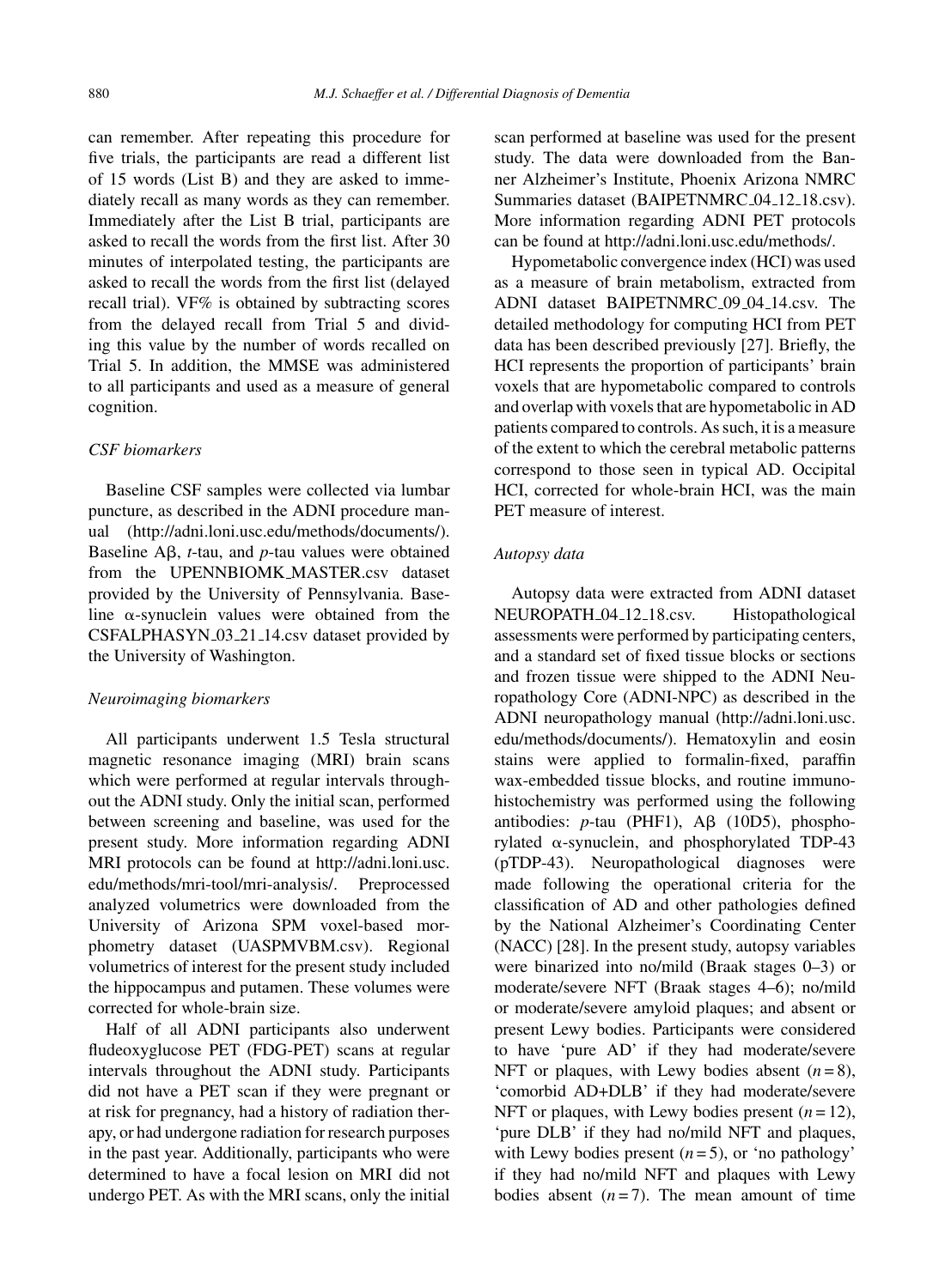between RAVLT administration and autopsy was 74.38 months.

#### *Statistical analyses*

The statistical analyses were run using IBM SPSS Statistics 24. All variables of interest except age were non-normally distributed (Shapiro-Wilk  $p < 0.05$ ), therefore non-parametric analyses were used. Kruskal-Wallis tests were used to compare age, years of education, MMSE scores, and *in vivo* biomarker data across the three groups (NC,  $AD_{VF\%}$ , and  $DLB_{VF\%}$ ), followed by pairwise comparisons using Dunn tests with Bonferroni corrections to test the hypothesis that VF% classification corresponds to dementia biomarkers. Sex and APOE  $\varepsilon$ 4 status  $(\geq 1$  allele = positive; recognized as a major susceptibility gene for AD [29]) were compared between groups using  $\chi^2$ . Autopsy data were not included in these analyses. To minimize multiple comparisons, all brain measures were analyzed bilaterally.

Next, to test the hypothesis that dementia classification would be associated with histopathological findings at autopsy, participants with autopsy data ('pure AD', 'comorbid AD + DLB', 'pure DLB' and 'no pathology') were compared on VF% scores (above or below the 75% cut-off) using  $\chi^2$ . The statistical significance threshold was set at  $\alpha$  = 0.05 for all analyses. Effect sizes are reported as Cohen's *r*, where 0.1, 0.3 and 0.5 are considered small, medium and large effect sizes, respectively [30].

#### **RESULTS**

## *Participant characteristics*

ADNI participant characteristics are summarized in Table 1. There were no differences between the three groups with regards to age ( $\chi^2$  (2) = 0.736,  $p = 0.692$ ). Years of education was statistically different between groups ( $\chi^2$  (2) = 6.313, *p* = 0.043), but pairwise comparisons were not significant at the individual level. Sex was non-evenly distributed across groups  $(x^2 (2) = 15.822, p < 0.001)$ . There were roughly equal proportions of males and females in the control and  $AD_{VF\%}$  groups; however, the  $DLB_{VF\%}$ group had a greater number of males than females. MMSE scores also differed between groups ( $\chi^2$  (2)  $= 268.342$ ,  $p < 0.001$ ). Control participants had significantly higher scores than  $AD_{VF\%}$  participants  $(p<0.001)$  and DLB<sub>VF%</sub> participants  $(p<0.001)$ . ADVF% participants also had significantly lower mean scores than DLB<sub>VF%</sub> participants ( $p = 0.012$ ). A significant interaction was also found between APOE  $\varepsilon$ 4 status and diagnosis ( $\chi^2$  (2) = 116.838, *p* < 0.001). There were fewer carriers compared to non-carriers in the control and  $DLB<sub>VF%</sub>$  groups, while there were more carriers than non-carriers in the  $AD_{VF\%}$  group.

## *CSF biomarkers*

All biomarker data are summarized in Table 2. Baseline levels of CSF A $\beta$  ( $\chi^2$  (2) = 150.134, *p* < 0.001, *r* = 0.51; Fig. 1A), *t*-tau (χ<sup>2</sup> (2) = 128.788,  $p < 0.001$ ,  $r = 0.48$ ; Fig. 1B),  $p$ -tau ( $\chi^2$  (2) = 85.732,  $p < 0.001$ ,  $r = 0.39$ ; Fig. 1C), and  $\alpha$ -synuclein  $(\chi^2 \ (2) = 9.400, \ p = 0.009, \ r = 0.21; \text{ Fig. 1D}) \text{ dif-}$ fered between groups. However, *post-hoc* analyses revealed that  $AD_{VF\%}$  and  $DLB_{VF\%}$  participants differed from each other only on levels of *t*tau  $(p=0.021, r=0.18)$  and marginally on levels of A $\beta$  ( $p = 0.056$ ,  $r = 0.16$ ). They did not differ from each other on levels of  $p$ -tau ( $p = 0.180$ ,  $r = 0.13$ ) or  $\alpha$ -synuclein ( $p = 1.000$ ,  $r = 0.01$ ). Control participants had significantly higher levels of A $\beta$  ( $p < 0.001$ ,  $r = 0.52$ ) and  $\alpha$ -synuclein ( $p = 0.027$ ,  $r = 0.20$ ) than AD<sub>VF%</sub> participants, and lower levels of *t*-tau (*p* < 0.001, *r* = 0.49) and *p*-tau (*p* < 0.001,  $r = 0.39$ ). Control participants also had significantly higher levels of A $\beta$  ( $p < 0.001$ ,  $r = 0.33$ ) and lower levels of *t*-tau (*p* < 0.001, *r* = 0.28) and *p*-tau  $(p<0.001, r=0.24)$  than DLB<sub>VF%</sub> participants, as well as marginally higher CSF levels of  $\alpha$ -synuclein  $(p=0.055, r=0.20).$ 

| Table 1                          |  |
|----------------------------------|--|
| ADNI participant characteristics |  |

|                                   | Control          | ADVFA            | DLB <sub>VF%</sub> |         | p          |  |  |  |
|-----------------------------------|------------------|------------------|--------------------|---------|------------|--|--|--|
| n                                 | 485              | 190              | 125                | N/A     | N/A        |  |  |  |
| Age                               | $74.36 \pm 5.81$ | $73.85 \pm 6.91$ | $74.52 \pm 7.51$   | 0.736   | 0.692      |  |  |  |
| Education $(y)$                   | $16.40 \pm 2.65$ | $15.91 \pm 2.73$ | $15.86 \pm 2.87$   | 6.313   | 0.043      |  |  |  |
| Sex (M/F)                         | 238/247          | 105/85           | 86/39              | 15.822  | $< 0.001*$ |  |  |  |
| <b>MMSE</b> Score                 | $29.06 \pm 1.15$ | $26.70 \pm 1.77$ | $27.48 \pm 1.62$   | 268.342 | $< 0.001*$ |  |  |  |
| APOE $\varepsilon$ 4 Status (+/-) | 139/346          | 139/51           | 67/58              | 116.838 | $< 0.001*$ |  |  |  |

 $<sup>*</sup>p < 0.05$  between AD<sub>VF%</sub> and DLB<sub>VF%</sub> groups.</sup>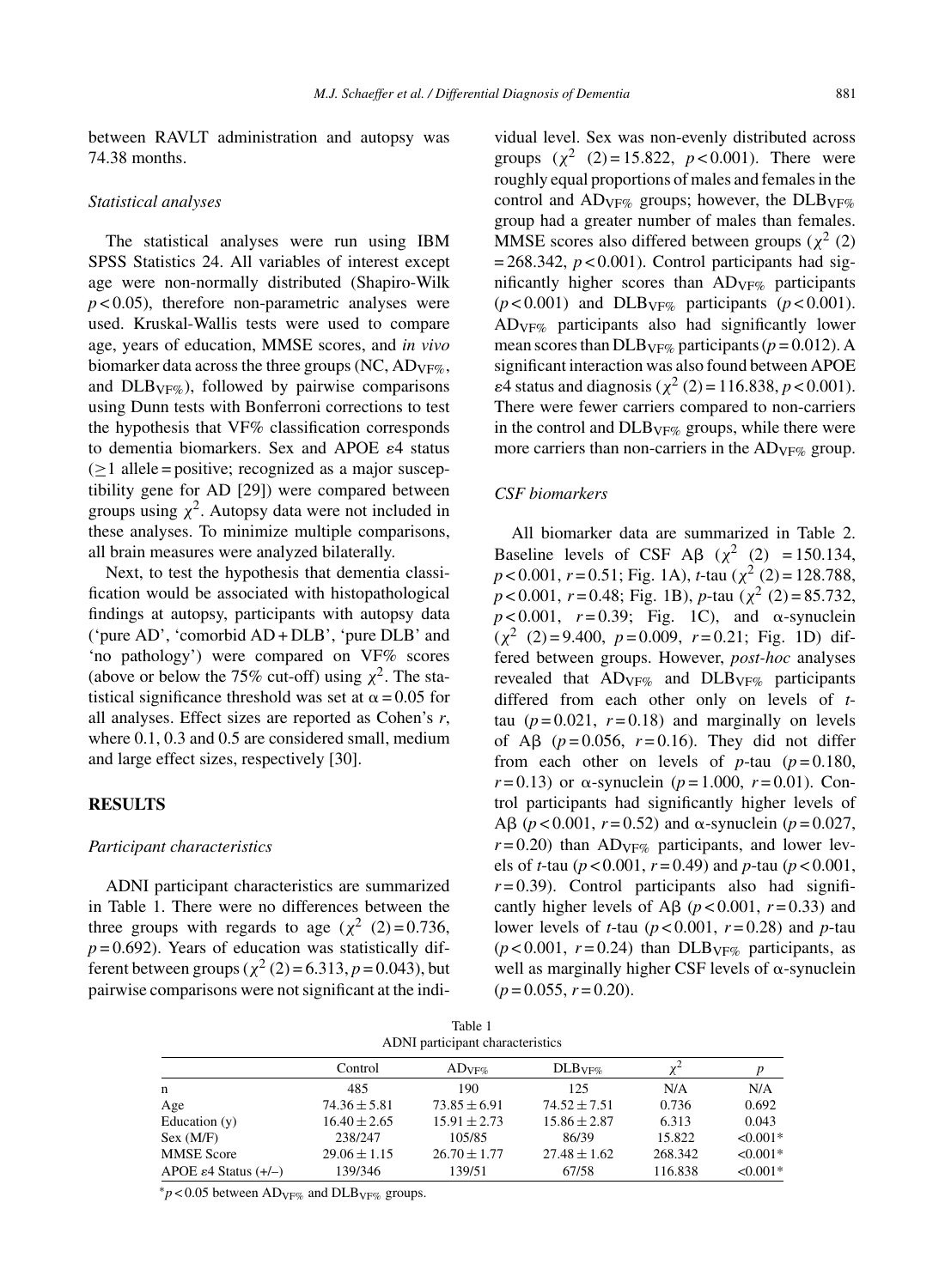

Fig. 1. Mean CSF AB (A), CSF *t*-tau (B), CSF *p*-tau (C), CSF  $\alpha$ -synuclein (D), putamen volume (E), hippocampal volume (F), and occipital glucose metabolism (G) of normal controls and patients diagnosed as AD or DLB based on their VF% scores. Error bars represent the standard error of the mean (SEM).

#### *Neuroimaging biomarkers*

As for neuroimaging biomarkers, there were no significant group effects for the volume of the putamen (χ<sup>2</sup> (2) = 3.348, *p* = 0.188, *r* = 0.09; Fig. 1E). There was a significant group effect for the volume the hippocampus ( $\chi^2$  (2) = 56.672, *p* < 0.001,  $r = 0.38$ ; Fig. 1F). Controls had significantly larger hippocampi than ADVF% participants (*p* < 0.001,  $r = 0.40$ ) and DLB<sub>VF%</sub> participants ( $p < 0.001$ ,  $r = 0.32$ ), but hippocampal volume did not differ between the two patient groups ( $p = 0.355$ ,  $r = 0.11$ ). There was also a significant effect of occipital glucose metabolism between groups  $(\chi^2 \ (2) = 9.609)$ ,

*p* = 0.008, *r* = 0.25; Fig. 1G). *Post-hoc* analyses revealed that control participants had significantly higher occipital glucose metabolism than  $AD_{VF\%}$ participants ( $p = 0.012$ ,  $r = 0.26$ ) but not DLB<sub>VF%</sub> participants ( $p = 0.114$ ,  $r = 0.20$ ), while occipital glucose metabolism did not differ between the two patient groups ( $p = 1.000$ ,  $r = 0.04$ ).

## *Neuropathology*

There was a marginally significant interaction between autopsy findings and diagnostic classification based on VF% scores  $(\chi^2 \ (2) = 12.455)$ ,  $p = 0.053$ ;  $r = 0.62$ ; Table 3). AD<sub>VF%</sub> and DLB<sub>VF%</sub>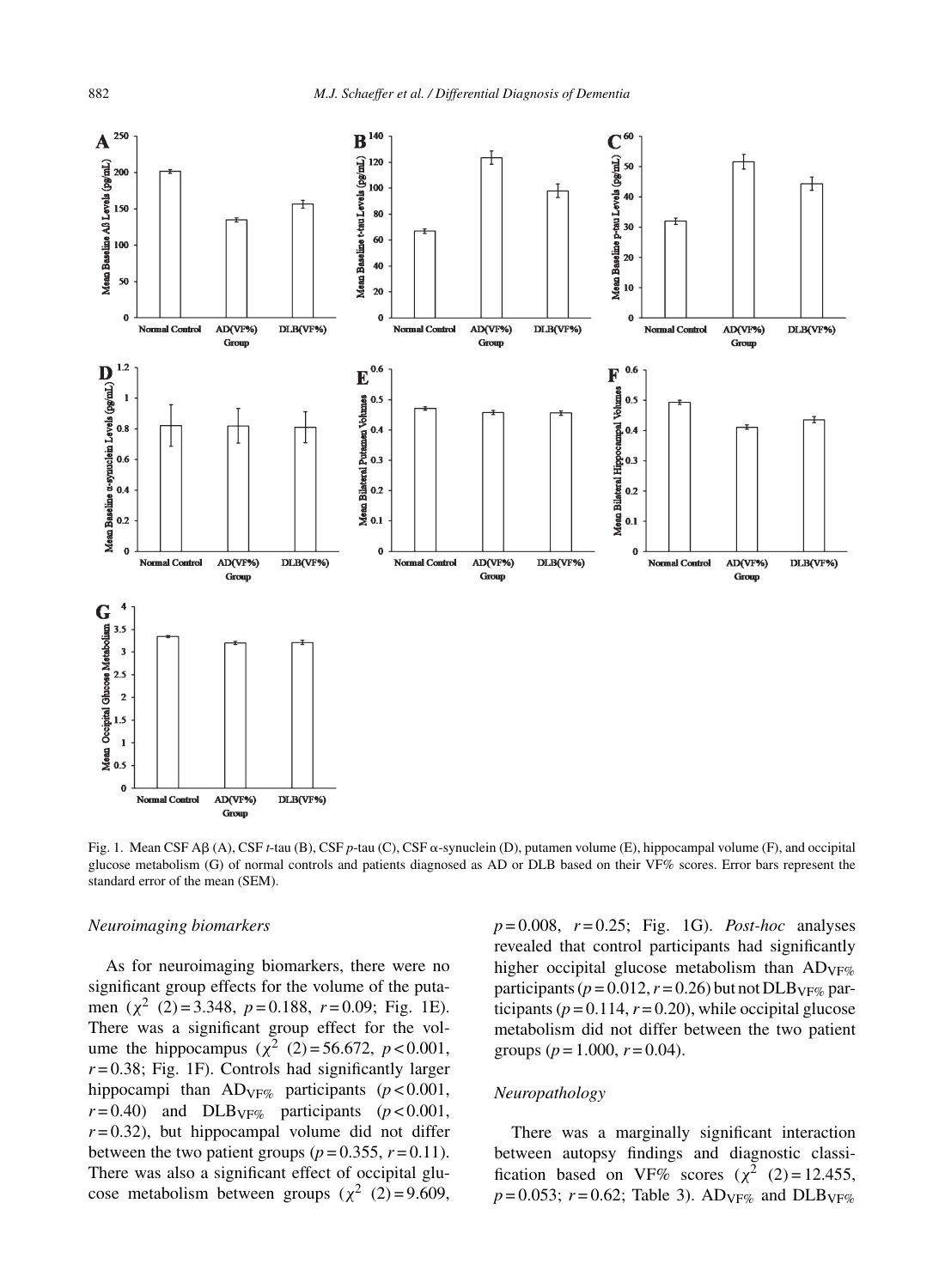| 10010L<br>Biomarker data     |                             |     |                |                |          |    |                  |                                       |
|------------------------------|-----------------------------|-----|----------------|----------------|----------|----|------------------|---------------------------------------|
|                              | Group                       | N   | Mean $(SD)$    | Range          | $\chi^2$ | df | $\boldsymbol{p}$ | $p(AD_{VF\%})$<br>versus $DLB_{VF\%}$ |
| $A\beta$                     | Controls                    | 353 | 201.53 (50.86) | 79-314         | 150.134  | 2  | < 0.001          | 0.056                                 |
|                              | $AD_{VF\%}$                 | 133 | 139.00 (32.81) |                |          |    |                  |                                       |
|                              | DLB <sub>VF%</sub>          | 84  | 156.52 (48.22) |                |          |    |                  |                                       |
| $t$ -tau                     | Controls                    | 351 | 66.85 (31.13)  | $20.5 - 327$   | 128.788  | 2  | < 0.001          | 0.021                                 |
|                              | $\mathrm{AD}_\mathrm{VF\%}$ | 131 | 123.53 (60.04) |                |          |    |                  |                                       |
|                              | DLB <sub>VF%</sub>          | 83  | 98.02 (47.06)  |                |          |    |                  |                                       |
| $p$ -tau                     | Controls                    | 353 | 32.04 (18.50)  | $6.9 - 173$    | 85.732   | 2  | < 0.001          | 0.180                                 |
|                              | $AD_{VF\%}$                 | 133 | 51.68 (27.71)  |                |          |    |                  |                                       |
|                              | DLB <sub>VF%</sub>          | 84  | 44.42 (22.37)  |                |          |    |                  |                                       |
| $\alpha$ -synuclein          | Controls                    | 106 | 0.82(1.41)     | $0.10 - 12.24$ | 9.400    | 2  | 0.009            | 1.000                                 |
|                              | $AD_{VF\%}$                 | 65  | 0.82(0.91)     |                |          |    |                  |                                       |
|                              | DLB <sub>VF%</sub>          | 39  | 0.81(0.63)     |                |          |    |                  |                                       |
| Putamen Volume               | Controls                    | 206 | 0.47(0.07)     | $0.29 - 0.65$  | 3.348    | 2  | 0.188            | 0.828                                 |
|                              | $AD_{VF\%}$                 | 120 | 0.46(0.07)     |                |          |    |                  |                                       |
|                              | DLB <sub>VF%</sub>          | 77  | 0.46(0.06)     |                |          |    |                  |                                       |
| Hippocampus Volume           | Controls                    | 206 | 0.49(0.09)     | $.26 - .70$    | 56.672   | 2  | < 0.001          | 0.355                                 |
|                              | $AD_{VF\%}$                 | 120 | 0.41(0.08)     |                |          |    |                  |                                       |
|                              | DLB <sub>VF%</sub>          | 77  | 0.44(0.09)     |                |          |    |                  |                                       |
| Occipital Glucose Metabolism | Controls                    | 74  | 3.34(0.20)     | $2.48 - 3.86$  | 9.609    | 2  | 0.008            | 1.000                                 |
|                              | $AD_{VF\%}$                 | 49  | 3.20(0.24)     |                |          |    |                  |                                       |
|                              | DLB <sub>VF%</sub>          | 31  | 3.21(0.27)     |                |          |    |                  |                                       |

Table 2

Table 3 Autopsy sample characteristics

|                                        | Control $(n=6)$ | $AD_{VFG} (n=13)$ | $\text{DLB}_{\text{VFG}}$ $(n=13)$ |
|----------------------------------------|-----------------|-------------------|------------------------------------|
| Pure AD $(n)$                          |                 |                   |                                    |
| Average time between RAVLT and autopsy | $124.0$ months  | 77.0 months       | 67.3 months                        |
| Comorbid $AD + DLB(n)$                 |                 |                   |                                    |
| Average time between RAVLT and autopsy | 95.0 months     | 72.3 months       | 81.8 months                        |
| Pure DLB $(n)$                         |                 |                   |                                    |
| Average time between RAVLT and autopsy |                 | $108.0$ months    | 71.3 months                        |
| No pathology $(n)$                     |                 |                   |                                    |
| Average time between RAVLT and autopsy | 54.0 months     | 41.0 months       | 84.0 months                        |

groups had roughly even proportions of participants with pure AD pathology (4/13 and 3/13, respectively), but  $AD_{VFG}$  participants had more frequent comorbid AD and DLB pathology (7/13) than did  $DLB_{VF\%}$  participants (4/13). Fewer AD<sub>VF%</sub> participants had pure DLB pathology (1/13) or no pathology (1/13) compared to  $DLB_{VF\%}$  participants (4/13 and 2/13, respectively). Most control participants had no pathology (4/6), though one had significant pure AD pathology and one had comorbid AD and DLB pathology.

# **DISCUSSION**

This is the first study to use gold standard biomarker and autopsy data to determine if the VF% measure of the RAVLT is accurate in differentiating AD and DLB neuropathological markers. In contrast to Bussè and colleagues' study [6], the results from the present study do not robustly support the hypothesis that VF% is accurate in differentiating DLB from AD pathology. These results do not appear to be confounded by age or years of education.

Participants classified as AD and DLB based on their VF% scores did not display biomarker levels consistent with our hypotheses; the groups did not differ on most biomarkers, with the exception of CSF *t*-tau which was more elevated in  $AD_{VF\%}$  participants. One possible explanation for these results is that VF% classification results in categorization that is more closely tied to AD severity than to underlying pathology (i.e., VF%  $\geq$ 75% representing worse severity). However, because the two patient groups did not differ with regards to age, this is unlikely. Additionally, the biomarker data displayed a wide range of high and low levels that should have been captured by the VF% measure had it been accurate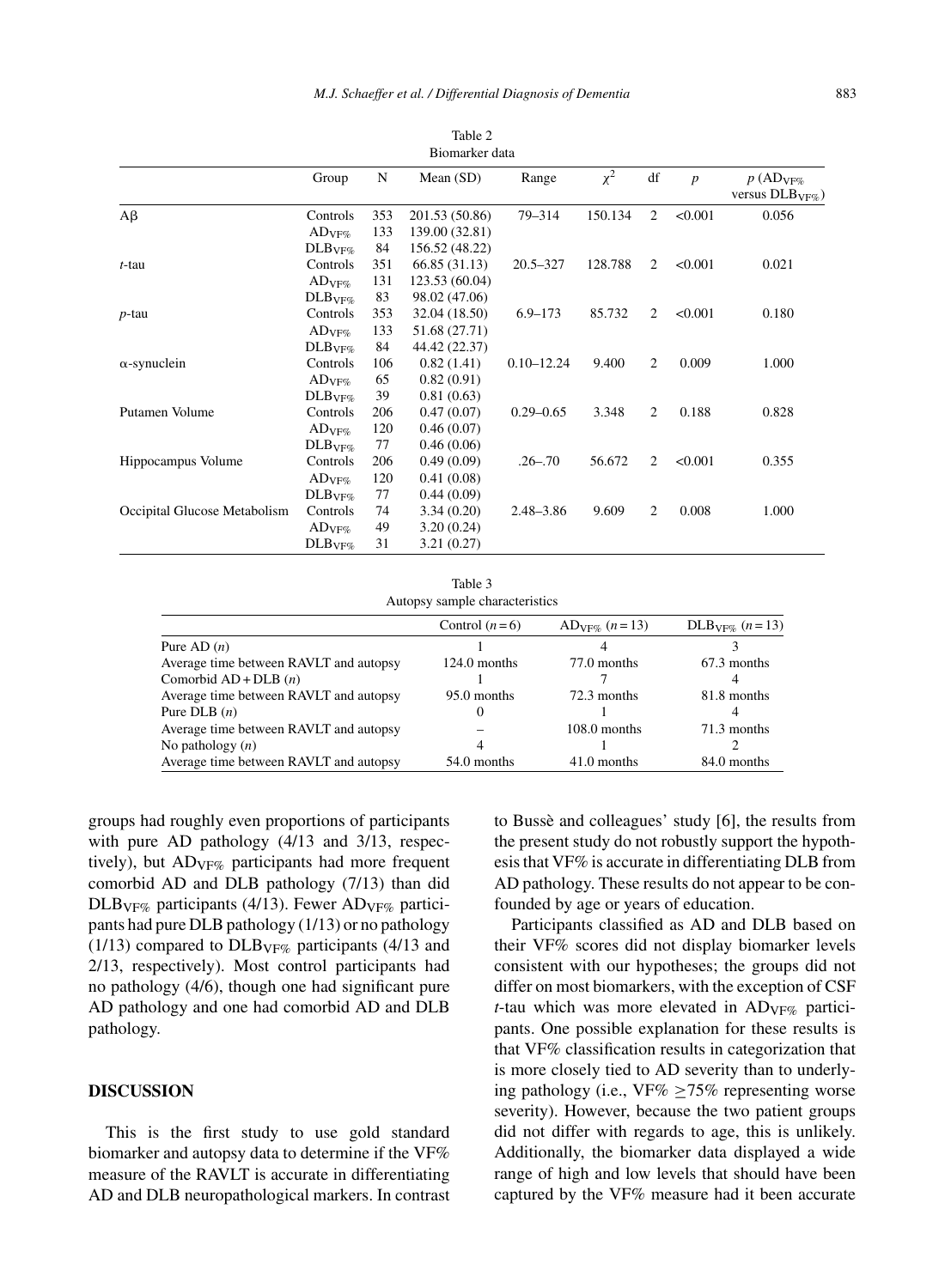in discriminating DLB and AD pathologies. Autopsy data showed that nearly half (46%) of the cognitively impaired participants had comorbid DLB and AD pathology, which was also not captured by the VF% measure.

Another explanation for these findings is that the participants in both patient groups may have had significant overlapping AD and DLB pathology, which may have obscured clear between-group differences in biomarker profiles; although most participants had no autopsy data, comorbid pathologies were common in those with available data, consistent with prior reports of comorbid AD and DLB pathologies at death [10, 11]. For instance, hippocampal atrophy in the  $DLB<sub>VF%</sub>$  group may be due to concomitant AD pathology, as hippocampal atrophy has been strongly correlated with percent area of plaques and NFTs [20]. Similarly, elevated CSF *p*-tau and *t*-tau and reduced A $\beta$  in the DLB<sub>VF%</sub> group may also be due to comorbid AD pathology, with these biomarkers having been linked to greater number of plaques in the hippocampus and neocortex [17] and more severe NFT pathology in several neocortical regions [18]. Unfortunately, many participants were missing data for CSF protein values and structural brain volumes, potentially resulting in a lack of power to detect group effects, though the small effect sizes suggest minor existing differences.

Although CSF biomarkers are now a recommended biomarker to corroborate a diagnosis of AD [31], there has been some deliberation in the literature regarding their usefulness to distinguish between AD and DLB. Specifically, some studies have found that CSF  $\mathbf{A}\mathbf{\beta}$  levels do not differ between  $\mathbf{A}\mathbf{D}$  and DLB patients [32-34] suggesting that  $\overrightarrow{AB}$  may not be a reliable biomarker to distinguish these diseases. That CSF  $\text{A}\beta$  did not robustly differentiate between AD and DLB may not be surprising, as both AD and DLB are known to display amyloid pathology [15, 35]. Similarly, there is conflicting evidence in the literature regarding whether CSF $\alpha$ -synuclein is a useful biomarker in differentiating AD from DLB, with some studies reporting lower levels of  $\alpha$ -synuclein in DLB compared to AD [24, 36] and others reporting no difference [37]. It is thus possible that the results from our study reflect the inconstancy of CSF biomarkers to reliably associate with AD and DLB pathological processes. CSF *t*-tau may be more useful in differentiating AD and DLB pathologies, though effect sizes for *t*-tau remained small in the present study. However, even more robust biomarkers such as hippocampal atrophy and postmortem pathologies were

not different between the patient groups, tentatively suggesting that VF% is not accurate in differentiating AD and DLB. Although these results are not consistent with Busse et al.'s findings [6], they do corroborate previous findings that memory impairments are common amongst biomarker-diagnosed AD and DLB patients [38].

The neuropathology data were also inconsistent with the original hypothesis, though autopsy findings should be considered cautiously due to the substantial time lag between RAVLT administration and death (approximately 6 years). It is possible that initial associations between RAVLT scores and postmortem findings were washed out by the accumulation of comorbid pathology over the years following baseline cognitive assessment. We believe this is unlikely, as comorbidities were not systematically associated with longer time prior to autopsy in our sample (Table 3). Furthermore, prior work has found that individuals with cognitive impairment due to AD or DLB pathology can be differentiated based on cognitive performance during the MCI stage, several years before autopsy [39]. Rigorous time-lagged designs can help to untangle the progression and accumulation of disease in clinico-pathologic studies; however, the small sample size in the present study allowed only for a primarily descriptive exploration of these results. Of the 13  $AD_{VF\%}$  with available autopsy data, most participants had either pure AD (31%) or comorbid pathologies (54%), consistent with previous findings that patients with comorbid pathology tend to have a neuropsychological and clinical profile similar to AD [40]. On the other hand, those with DLB<sub>VF%</sub> were roughly even split across the 'pure AD' (23%), 'pure DLB' (31%), and 'comorbid' (31%) postmortem classification groups. These results suggest that while a high VF% score is positively associated with the presence of AD pathology (pure or comorbid), the RAVLT is less useful in determining which patients have DLB pathology. Unfortunately, due to the very small number of participants with available autopsy data in this study and to the long clinico-pathologic lag, no strong conclusions can be drawn and results should be replicated independently in other work.

There were several methodological differences between the current study and Bussè and colleagues' study [6] that may account for the conflicting results. While Busse and colleagues examined whether VF% scores differ between clinically diagnosed AD and DLB, the present study examined whether VF% could distinguish AD and DLB pathology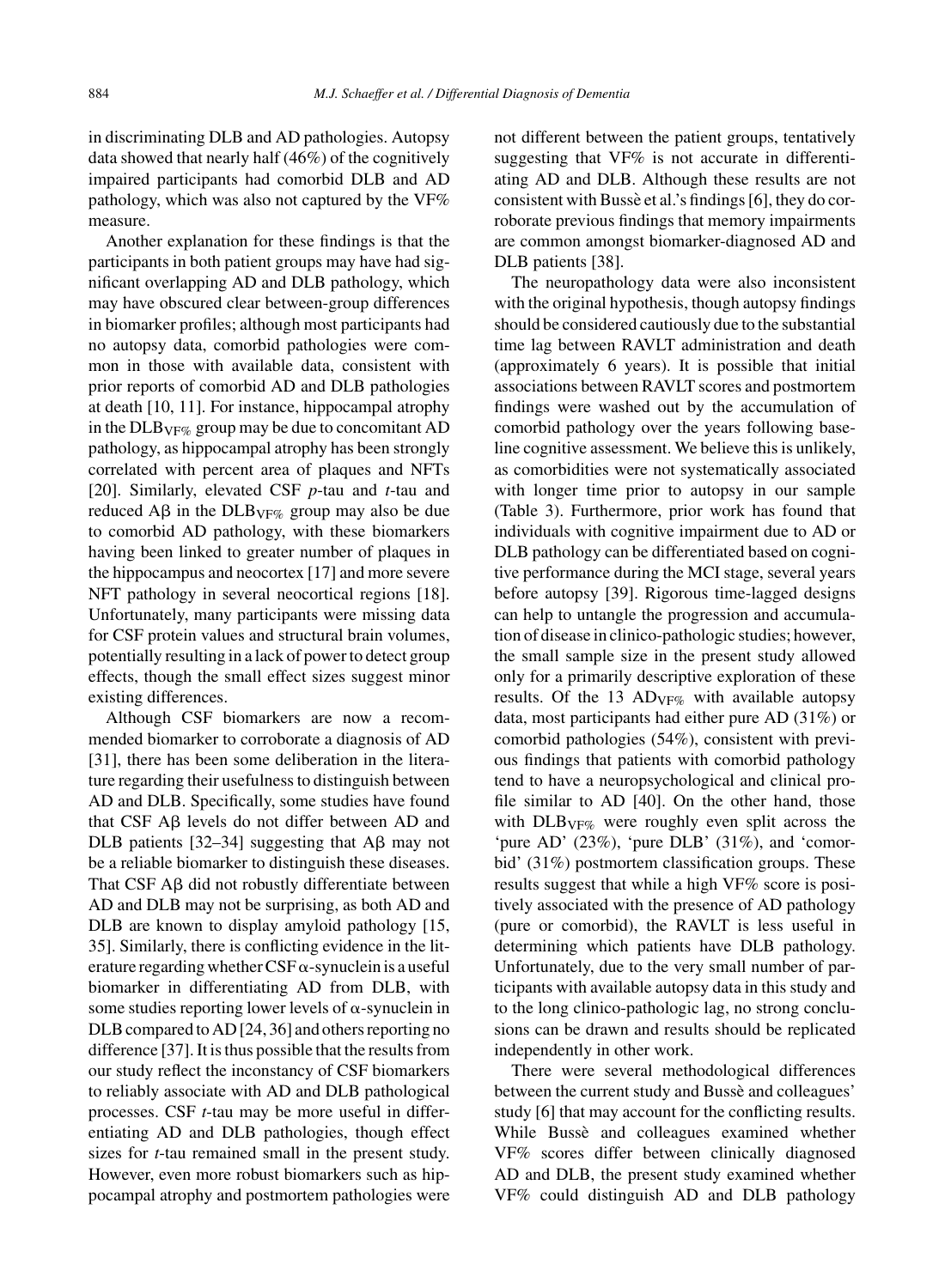independent of the clinical diagnosis. Thus, our study was carried out under the premise that the clinical diagnosis of AD may be wrong, as misdiagnosis based on only clinical symptoms is common [8], and our primary question of interest was whether VF% could decipher patients who present clinically as AD but have a high likelihood of underlying Lewy body pathology. A second important difference is that Bussè and colleagues recruited a sample of local participants, which may reflect a better representation of AD and DLB patients than the ADNI database which is highly enriched for AD.

The major limitation to this study is that the ADNI database is specifically selected and enriched for AD. As a result, the number of pure DLB patients in the present study may have been limited. Because of this limitation, the results from the present study may not be generalizable to a broader population. A second important limitation was the considerable amount of missing data in ADNI datasets. In light of positive associations between VF% classification and some diagnostic markers (i.e., APOE  $\varepsilon$ 4 status, histopathology data) as well as the almost medium effect sizes for the pairwise comparisons for *t*-tau and *p*-tau, it is possible that our hypothesis may have been supported had our study been sufficiently powered to detect positive associations with CSF and neuroimaging biomarkers. Finally, the high degree of overlapping pathology in the already small sample of participants with autopsy data makes it difficult to differentiate the role of these pathologies and their contribution to the clinical manifestations of each patient group, including VF%. In order to find significant differences in a population with a high degree of overlapping neuropathology, a large number of patients with postmortem data will need to be recruited for future studies.

In conclusion, the RAVLT VF% measure does not appear to reliably align with AD and DLB neuropathology. However, due to the selective nature of the ADNI database, future studies will need to be conducted with a less restrictive sample to draw firm conclusions regarding the usefulness of VF% in distinguishing AD from DLB.

# **ACKNOWLEDGMENTS**

Data collection and sharing for this project was funded by the Alzheimer's Disease Neuroimaging Initiative (ADNI) (National Institutes of Health Grant U01 AG024904) and DOD ADNI (Department of Defense award number W81XWH-12-2-0012). ADNI is funded by the National Institute on Aging, the National Institute of Biomedical Imaging and Bioengineering, and through generous contributions from the following: AbbVie, Alzheimer's Association; Alzheimer's Drug Discovery Foundation; Araclon Biotech; BioClinica, Inc.; Biogen; Bristol-Myers Squibb Company; CereSpir, Inc.; Cogstate; Eisai Inc.; Elan Pharmaceuticals, Inc.; Eli Lilly and Company; EuroImmun; F. Hoffmann-La Roche Ltd and its affiliated company Genentech, Inc.; Fujirebio; GE Healthcare; IXICO Ltd.; Janssen Alzheimer Immunotherapy Research & Development, LLC.; Johnson & Johnson Pharmaceutical Research & Development LLC.; Lumosity; Lundbeck; Merck & Co., Inc.; Meso Scale Diagnostics, LLC.; NeuroRx Research; Neurotrack Technologies; Novartis Pharmaceuticals Corporation; Pfizer Inc.; Piramal Imaging; Servier; Takeda Pharmaceutical Company; and Transition Therapeutics. The Canadian Institutes of Health Research is providing funds to support ADNI clinical sites in Canada. Private sector contributions are facilitated by the Foundation for the National Institutes of Health [\(http://www.fnih.org](http://www.fnih.org)). The grantee organization is the Northern California Institute for Research and Education, and the study is coordinated by the Alzheimer's Therapeutic Research Institute at the University of Southern California. ADNI data are disseminated by the Laboratory for Neuro Imaging at the University of Southern California.

This work was supported by an Alberta Innovates Summer Research Studentship (MJS) and a Canada Research Chair (BLC). The authors also gratefully acknowledge statistical assistance from Dr. Audrey Schnell, and administrative support from Ms. Alexandra Wall.

Authors' disclosures available online (https:// www.j-alz.com/manuscript-disclosures/18-0962r1).

# **REFERENCES**

- [1] Aarsland D, Rongve A, Piepenstock Nore S, Skogseth R, Skulstad S, Ehrt U, Hoprekstad D, Ballard C (2008) Frequency and case identification of dementia with Lewy bodies using the revised consensus criteria. *Dement Geriatr Cogn Disord* **26**, 445–452.
- [2] Huang Y, Halliday G (2013) Can we clinically diagnose dementia with Lewy bodies yet? *Transl Neurodegener* **2**, 4.
- [3] McKeith IG, Boeve BF, Dickson DW, Halliday G, Taylor J-P, Weintraub D, Aarsland D, Galvin J, Attems J, Ballard CG, Bayston A, Beach TG, Blanc F, Bohnen N, Bonanni L, Bras J, Brundin P, Burn D, Chen-Plotkin A, Duda JE, El-Agnaf O, Feldman H, Ferman TJ, Ffytche D, Fujishiro H,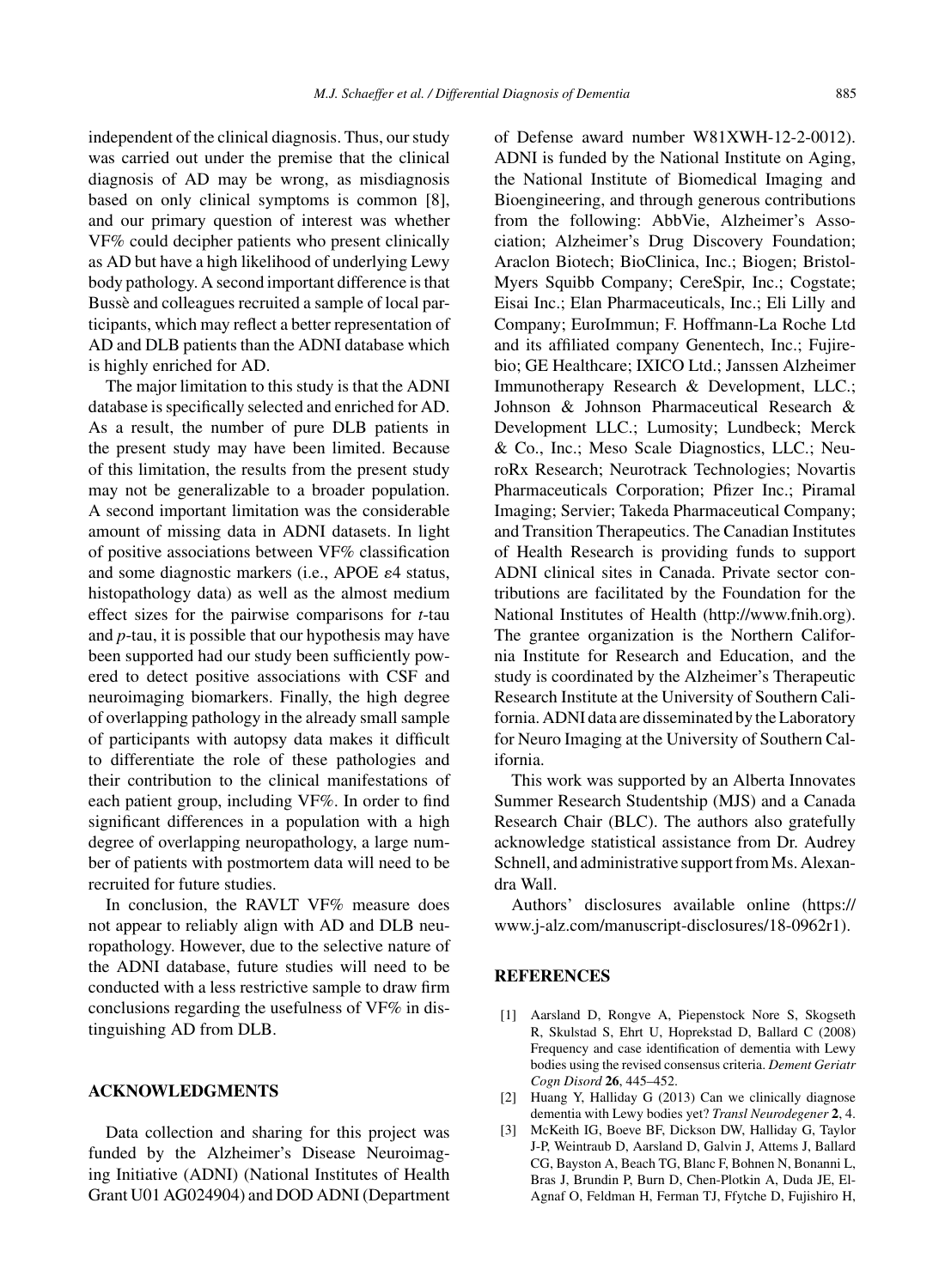Galasko D, Goldman JG, Gomperts SN, Graff-Radford NR, Honig LS, Iranzo A, Kantarci K, Kaufer D, Kukull W, Lee VMY, Leverenz JB, Lewis S, Lippa C, Lunde A, Masellis M, Masliah E, McLean P, Mollenhauer B, Montine TJ, Moreno E, Mori E, Murray M, O'Brien JT, Orimo S, Postuma RB, Ramaswamy S, Ross OA, Salmon DP, Singleton A, Taylor A, Thomas A, Tiraboschi P, Toledo JB, Trojanowski JQ, Tsuang D, Walker Z, Yamada M, Kosaka K (2017) Diagnosis and management of dementia with Lewy bodies: Fourth consensus report of the DLB Consortium. *Neurology* **89**, 88–100.

- [4] Gaugler JE, Ascher-Svanum H, Roth DL, Fafowora T, Siderowf A, Beach TG (2013) Characteristics of patients misdiagnosed with Alzheimer's disease and their medication use: An analysis of the NACC-UDS database. *BMC Geriatr* **13**, 137.
- [5] Hunter CA, Kirson NY, Desai U, Cummings AKG, Faries DE, Birnbaum HG (2015) Medical costs of Alzheimer's disease misdiagnosis among US Medicare beneficiaries. *Alzheimers Dement* **11**, 887–895.
- [6] Busse C, Anselmi P, Pompanin S, Zorzi G, Fragiacomo F, ` Camporese G, Di Bernardo GA, Semenza C, Caffarra P, Cagnin A (2017) Specific verbal memory measures may distinguish Alzheimer's disease from dementia with Lewy bodies. *J Alzheimers Dis* **59**, 1009–1015.
- [7] Schmidt M (1996) *Rey Auditory and Verbal Learning Test: A handbook*, Western Psychological Services, Los Angeles,  $\Gamma$ A
- [8] Foguem C, Manckoundia P (2018) Lewy body disease: Clinical and pathological "overlap syndrome" between synucleinopathies (Parkinson Disease) and tauopathies (Alzheimer disease). *Curr Neurol Neurosci Rep* **18**, 24.
- [9] Nelson PT, Jicha GA, Kryscio RJ, Abner EL, Schmitt FA, Cooper G, Xu LO, Smith CD, Markesbery WR (2010) Low sensitivity in clinical diagnoses of dementia with Lewy bodies. *J Neurol* **257**, 359–366.
- [10] Toledo JB, Arnold SE, Raible K, Brettschneider J, Xie SX, Grossman M, Monsell SE, Kukull WA, Trojanowski JQ (2013) Contribution of cerebrovascular disease in autopsy confirmed neurodegenerative disease cases in the National Alzheimer's Coordinating Centre. *Brain* **136**, 2697–2706.
- [11] Wang BW, Lu E, Mackenzie IRA, Assaly M, Jacova C, Lee PE, Beattie BL, Hsiung GYR (2012) Multiple pathologies are common in Alzheimer patients in clinical trials. *Can J Neurol Sci* **39**, 592–599.
- [12] Karantzoulis S, Galvin JE (2011) Distinguishing Alzheimer's disease from other major forms of dementia. *Expert Rev Neurother* **11**, 1579–1591.
- [13] Beach TG, Monsell SE, Phillips LE, Kukull W (2012) Accuracy of the clinical diagnosis of Alzheimer disease at National Institute on Aging Alzheimer Disease Centers, 2005–2010. *J Neuropathol Exp Neurol* **71**, 266–273.
- [14] Nelson PT, Kryscio RJ, Jicha GA, Abner EL, Schmitt FA, Xu LO, Cooper G, Smith CD, Markesbery WR (2009) Relative preservation of MMSE scores in autopsy-proven dementia with Lewy bodies. *Neurology* **73**, 1127–1133.
- [15] Mott RT, Hulette CM (2005) Neuropathology of Alzheimer's disease.*Neuroimaging Clin N Am* **15**, 755–765.
- [16] Zupancic M, Mahajan A, Handa K (2011) Dementia with Lewy bodies: Diagnosis and management for primary care providers. *Prim Care Companion CNS Disord* **13**, PCC.11r01190.
- [17] Strozyk D, Blennow K, White LR, Launer LJ (2003) CSF Abeta 42 levels correlate with amyloid-neuropathology in a population-based autopsy study. *Neurology* **60**, 652–656.
- [18] Buerger K, Ewers M, Pirttilä T, Zinkowski R, Alafuzoff I, Teipel SJ, DeBernardis J, Kerkman D, McCulloch C, Soininen H, Hampel H (2006) CSF phosphorylated tau protein correlates with neocortical neurofibrillary pathology in Alzheimer's disease. *Brain* **129**, 3035–3041.
- [19] Jack CR, Wiste HJ, Schwarz CG, Lowe VJ, Senjem ML, Vemuri P, Weigand SD, Therneau TM, Knopman DS, Gunter JL, Jones DT, Graff-Radford J, Kantarci K, Roberts RO, Mielke MM, Machulda MM, Petersen RC (2018) Longitudinal tau PET in ageing and Alzheimer's disease. *Brain* **141**, 1517–1528.
- [20] Burton EJ, Barber R, Mukaetova-Ladinska EB, Robson J, Perry RH, Jaros E, Kalaria RN, O'Brien JT (2009) Medial temporal lobe atrophy on MRI differentiates Alzheimer's disease from dementia with Lewy bodies and vascular cognitive impairment: A prospective study with pathological verification of diagnosis. *Brain* **132**, 195–203.
- [21] Mak E, Su L, Williams GB, O'Brien JT (2014) Neuroimaging characteristics of dementia with Lewy bodies. *Alzheimers Res Ther* **6**, 18.
- [22] Whitwell JL, Weigand SD, Shiung MM, Boeve BF, Ferman TJ, Smith GE, Knopman DS, Petersen RC, Benarroch EE, Josephs KA, Jack CR, Jr (2007) Focal atrophy in dementia with Lewy bodies on MRI: A distinct pattern from Alzheimer's disease. *Brain* **130**, 708–719.
- [23] Cousins DA, Burton EJ, Burn D, Gholkar A, McKeith IG, O'Brien JT (2003) Atrophy of the putamen in dementia with Lewy bodies but not Alzheimer's disease: An MRI study. *Neurology* **61**, 1191–1195.
- [24] Kasuga K, Tokutake T, Ishikawa A, Uchiyama T, Tokuda T, Onodera O, Nishizawa M, Ikeuchi T (2010) Differential levels of alpha-synuclein, beta-amyloid42 and tau in CSF between patients with dementia with Lewy bodies and Alzheimer's disease. *J Neurol Neurosurg Psychiatry* **81**, 608–610.
- [25] Mackin RS, Insel P, Zhang J, Mohlenhoff B, Galasko D, Weiner M, Mattsson N (2015) Cerebrospinal fluid  $\alpha$ -synuclein and Lewy body-like symptoms in normal controls, mild cognitive impairment, and Alzheimer's disease. *J Alzheimers Dis* **43**, 1007–1016.
- [26] Folstein MF, Folstein SE, McHugh PR (1975) "Minimental state". A practical method for grading the cognitive state of patients for the clinician. *J Psychiatr Res* **12**, 189–198.
- [27] Chen K, Ayutyanont N, Langbaum JBS, Fleisher AS, Reschke C, Lee W, Liu X, Bandy D, Alexander GE, Thompson PM, Shaw L, Trojanowski JQ, Jack CR, Landau SM, Foster NL, Harvey DJ, Weiner MW, Koeppe RA, Jagust WJ, Reiman EM, Alzheimer's Disease Neuroimaging Initiative (2011) Characterizing Alzheimer's disease using a hypometabolic convergence index. *Neuroimage* **56**, 52–60.
- [28] Beekly DL, Ramos EM, Van Belle G, Deitrich W, Clark AD, Jacka ME, Kukull WA, NIA-Alzheimer's Disease Centers (2004) The National Alzheimer's Coordinating Center (NACC) Database: An Alzheimer disease database. *Alzheimer Dis Assoc Disord* **18**, 270–277.
- [29] Coon KD, Myers AJ, Craig DW, Webster JA, Pearson J V, Lince DH, Zismann VL, Beach TG, Leung D, Bryden L, Halperin RF, Marlowe L, Kaleem M, Walker DG, Ravid R, Heward CB, Rogers J, Papassotiropoulos A, Reiman EM, Hardy J, Stephan DA (2007) A high-density whole-genome association study reveals that APOE is the major susceptibility gene for sporadic late-onset Alzheimer's disease. *J Clin Psychiatry* **68**, 613–618.